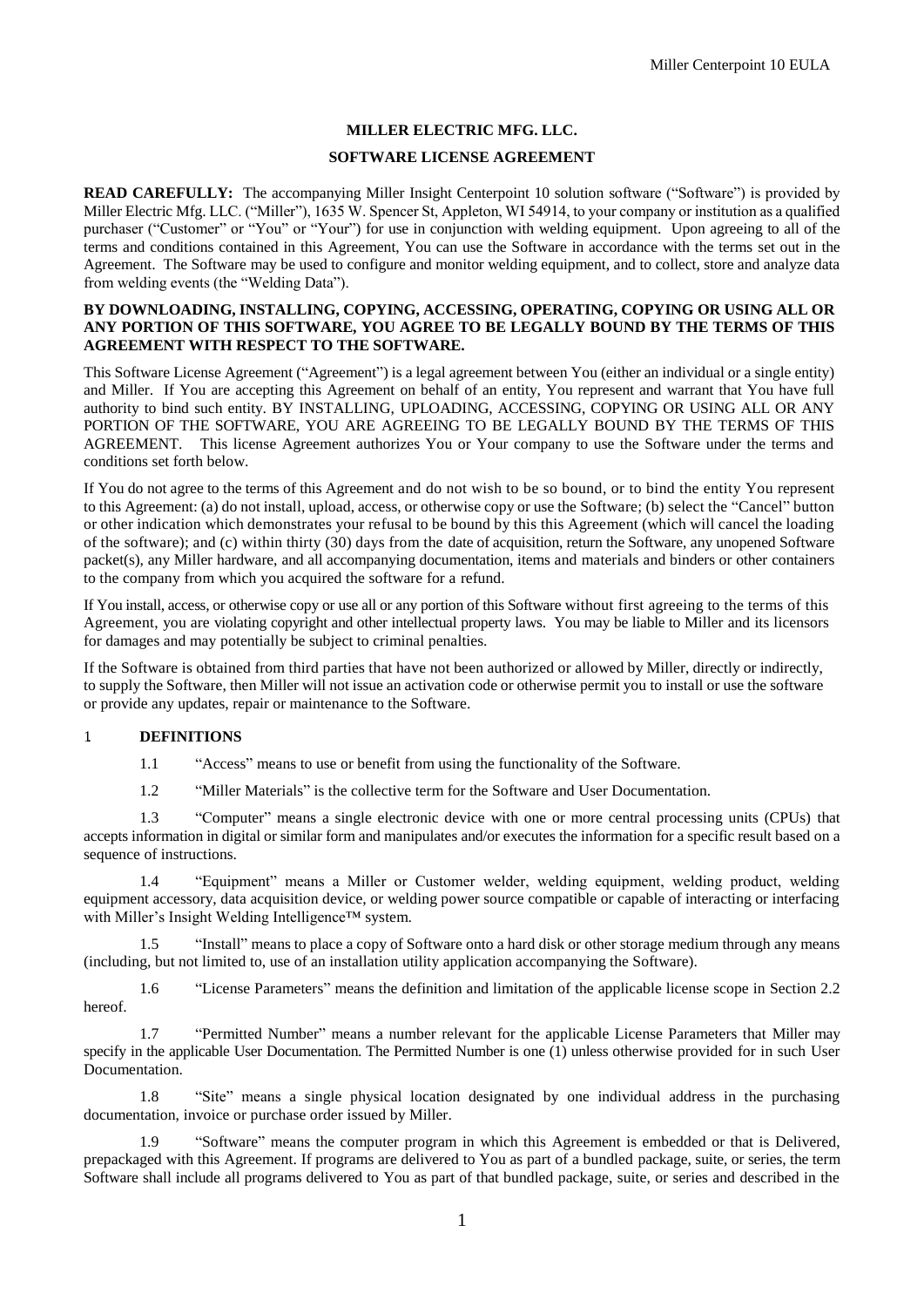User Documentation.

1.10 "Territory" means the country in which You acquire the Software, unless (i) You acquire the Software in a member country of the European Union or the European Free Trade Association, in which the case "Territory" means all the countries of the European Union and the European Free Trade Association; or (ii) otherwise specified in the User Documentation.

1.11 "Uninstall" means to destroy or remove or permanently erase.

1.12 "User Documentation" means the explanatory printed or electronic materials that Miller or its authorized distributor incorporates in or delivers in or on a package with the Software or sends to You on an invoice, via email, facsimile, or otherwise when or after You acquire or Install the Software, including, but not limited to, license specifications, activation code, license files, instructions on how to use the Software, and/or technical specifications.

1.13 "Welding Data" means information collected, stored and or analyzed by the Equipment or Software including, among other information, weld count, weld sequence, weld duration, wire feed speed, Arc-on time, power source, pulse frequency, short circuit frequency, voltage, amperage, wire feed speed, gas flow, travel speed, temperature, work cell identification, etc.

1.14 "You" or "Your" means the company or other legal entity for which you acquire the Software (but not the affiliates, subsidiaries or other related legal entities of such company or legal entity).

### 2.. **SOFTWARE LICENSE**

2.1 **Software License.** The Software is licensed to You pursuant to this Agreement, not sold. You have purchased a license to use the Software pursuant to this Agreement, and therefore You do not own the Software. Except as expressly provided herein, You agree and acknowledge that this license Agreement does not grant and shall not be construed as granting You any claim to ownership, title or interest in or to the Miller Materials. All license rights not expressly granted to You are reserved by and to Miller.

2.2 **License Grant.** Miller grants You a non-sublicensable, non-exclusive, non-transferable, limited license to Install and use machine-readable object code copies of the Software and User Documentation in Your Territory, only for purposes of configuring and monitoring welding equipment and capturing welding data, all of the foregoing for Your internal use only, in accordance with the applicable User Documentation and within the scope of the License Parameters. Any of Customer's employees may use the installed Software, provided, however, that their use of the Software in accordance with the terms and conditions of this Agreement shall always remain Customer's sole responsibility. Customer shall be liable for any use of the Software by its employees in violation of the terms and conditions of this Agreement. Miller's license grant (and, with that grant, Your right to Install and use the Software and User Documentation) is conditioned on Your continuous compliance with all license limitations, restrictions and other terms in this Agreement. If You violate any of these limitations, restrictions or other terms, the license grant will automatically and immediately terminate. Any usage of the Software or User Documentation outside the scope of the applicable license grant or otherwise not in accordance with this Agreement constitutes a violation and infringement of Miller's intellectual property rights as well as a material breach of this Agreement. No license is granted under the terms of this Agreement if You did not lawfully acquire the Software from Miller or from a third party authorized by Miller to supply the Software or Miller Materials either directly or indirectly.

2.3 **License Parameters.** Miller's license grant is subject to one or more of the License Parameters defined in this Section 2.3 (License Parameters) as specified in the User Documentation. Unless Miller expressly specifies or agrees otherwise in the User Documentation, all Software shall be governed solely by the license for Stand-alone (Individual) Versions set forth below in Section 2.3.1.

2.3.1 **Stand-alone Seat License (Individual) Version.** If Miller identifies the Software as a "Stand-alone Version" or as an "Individual Version" or "Individual Seat License" or if the purchasing documentation, invoice or purchase order from Miller does not identify the Software as a "Multi-seat (Site) Version", You may only Install and Access one (1) copy of the Software on *one* (1) individual Computer, solely for Your internal business needs . You may not allow the Software to be Accessed, operated, or viewed from, or Installed or uploaded to, other Computers through any electronic, digital or network connection (except from another licensed Computer). Except as otherwise explicitly permitted by Miller, You are not authorized to Install or Access the Software other than on one (1) Computer at a time. .

2.3.2 **Multi-Seat (Site) Version.** If the Miller purchasing documentation, invoice or purchase order identifies the purchased Software as a "Multiseat (Site) Version", You may Install and Access the Permitted Number of purchased copies of the Software on (i) a number of individual Computers that equals the number of purchased copies of the Software, (ii) only at the single Customer Site designated in the Miller Software purchasing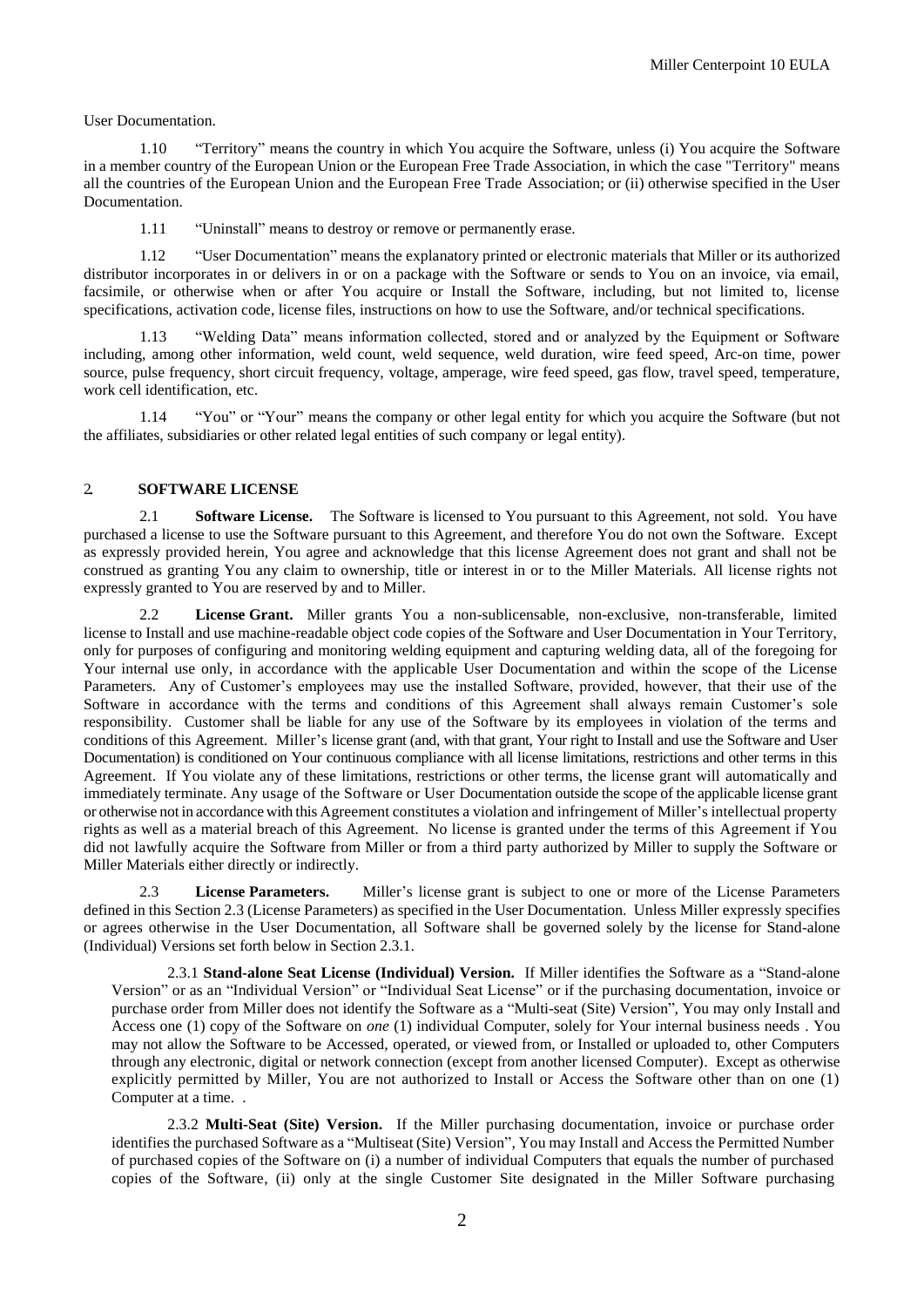documentation, invoice or purchase order and (iii) solely for Your internal business needs.. You are not authorized to Install, Access, operate or view from or Install or upload the Software to a Customer Computer where the total number of Customer Computers having the Software Installed on them at the Customer Site exceeds the number of purchased Software copies specified in the Software purchasing documentation, invoice or purchase order. You are not authorized to allow the Software to be Accessed, operated or viewed from, or Installed or uploaded to, other Computers through an electronic, digital or network connection at locations not at the Customer Site, except as otherwise permitted by Miller in writing.

2.3.3 **License Term.** Subject to the terms and conditions of this Agreement and/or Section 2.4 (Termination), the license to use the Software is perpetual.

2.4 **Termination.** Without prejudice to any other rights, Miller may terminate this Agreement if You fail to comply with the terms and conditions of this Agreement. Upon termination of the license grant or this Agreement, (i) You must immediately cease any and all use of Miller Materials and Uninstall all copies of the Software; and (ii) destroy all Miller Materials or, upon request by Miller, return all Miller Materials to Miller or the company from which they were acquired. Miller reserves the right to require You to provide satisfactory written proof that all copies of the Software have been Uninstalled and all Miller Materials have been destroyed or returned to Miller.

## 3. **PERMITTED AND PROHIBITED ACTIONS**

#### 3.1 **Permitted Actions.**

#### 3.1.1**Backup Copy.**

(a) **Backup for All Versions Other than Network Versions.** With respect to any version of the Software, You may make one (1) backup copy of the purchased Software solely for backup purposes in the event that Your primary copy of the purchased Software becomes inoperable. You will ensure that the backup copy replicates and includes any trademark, copyright, attribution or other proprietary or restrictive marking or legend appearing on or used in conjunction with the Software. You may Install and Access such backup copy of the Software only in the event that the primary copy of the Software becomes inoperable and You are otherwise unable to Access the Software.

(b) **Copies of User Documentation.** So long as required and used solely for Your internal business needs, You are permitted to make reasonable and necessary (i) partial copies of the User Documentation, including an owner's manual, instruction manual, operators guide, etc.; and (ii) copies of specific training embedded content in the Software specifically relating to training in Accessing, using and operating the Software, including training videos, presentations, etc. and authorized on-line training. You are not authorized to make complete or entire copies of the User Documentation, whether such is in printed or electronic form, without prior written approval from Miller, which approval shall not be unreasonably withheld.

3.2 **Prohibited Actions.** Miller does not permit any of the following actions, directly or indirectly, and You acknowledge that You will act in accordance so as not to violate the following prohibited actions:

3.2.1 **Use.** You shall not, and shall not permit any third party to, Install, Access, or otherwise copy or use the Miller Materials, unless expressly authorized under this Agreement.

3.2.2 **Applicable Laws.** You shall not use, provide or disclose the Miller Materials, Software or related documentation in violation of any applicable laws, orders or regulations.

3.2.3 **Reverse Engineering.** You shall not, and shall not permit any third party to, reverse engineer, decompile, or disassemble or otherwise attempt to discern the source code of the Software.

3.2.4 **Transfers.** You shall not distribute, rent, loan, lease, sell, sublicense, loan, disclose or otherwise transfer all or any portion of the Miller Materials, or any rights granted in this Agreement, to any other person or legal entity or third party without the prior written consent of Miller.

3.2.5 **Third Party Computers.** You shall not, and shall not permit any third party to, facilitate or allow installation and use of the Software on any computer, personal computer, laptop, tablet, smartphone or other computer owned or controlled by any third party or person other than Customer.

3.2.6 **Hosting or Third Party Use.** You shall not Install or Access, or allow the Installation or Access of, the Miler Materials over the Internet or any other communications medium, including, without limitation, use in connection with a Web hosting, commercial time-sharing, provide it on a subscription basis, or use it in connection with a service bureau, or similar service, or make the Miller Materials available to third parties via the Internet on Your computer system or otherwise.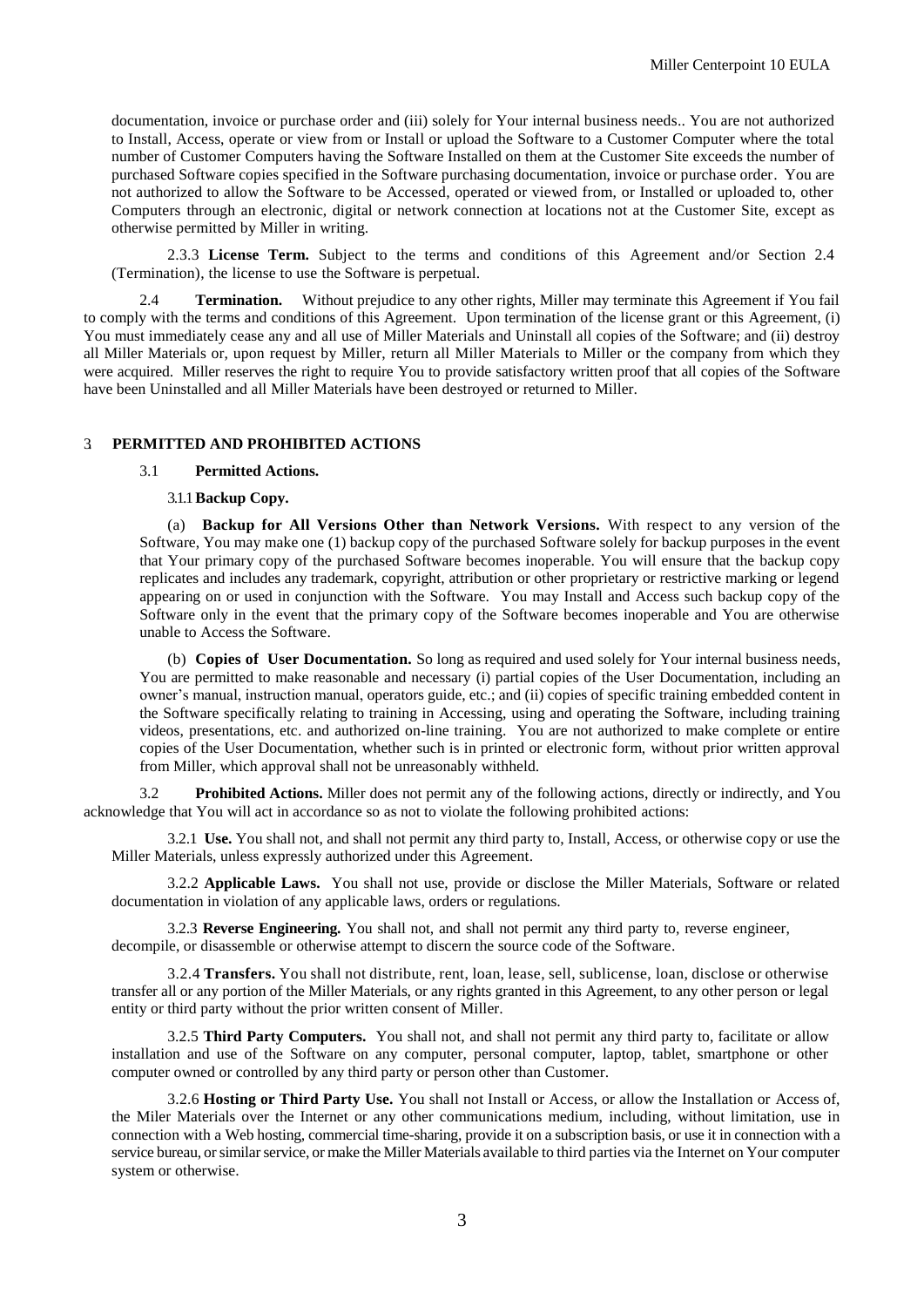3.2.7 **Notices.** You shall not remove, relocate, alter or obscure any notices, labels, markings, attribution, trademark, copyright, or other proprietary or restrictive marking or legend from or on the Miller Materials, Software or related documentation or any copies thereof.

3.2.8 **Modifications.** You shall not modify, translate, adapt, arrange, update, or create derivative works based on the Miller Materials for any purpose.

3.2.9 **Circumvention.** You may not utilize any equipment, device, software, or other means designed to circumvent or remove any form of copy protection used by Miller in connection with the Software, or use the Software together with any authorization code, serial number, or other copy-protection device not supplied by Miler directly or through an authorized distributor.

3.2.10 **Export.** You may not export the Miller Materials in violation of this Agreement, or U.S., or other applicable export control laws.

3.2.11 **Exceptions from Prohibitions.** The prohibitions contained in this Section 3.2 (Prohibited Actions) shall apply to the extent that applicable law (including laws implementing European Union Directive 91/250/EEC 2009/24/EC on the legal protection of computer programs) allows such prohibition to be enforced. You will bear the burden of proof in demonstrating that applicable law does not allow enforcement of any such prohibition.

## **4. INTELLECTUAL PROPERTY RIGHTS AND OWNERSHIP**

Miller and its licensors retain all rights, title to and ownership of the Miller Materials and all copies thereof, and all other rights and interest, including, without limitation, patents, copyrights, trademarks, trade secrets, and other intellectual property rights, in or relating to the Miller Materials and any copies thereof. By accepting this Agreement, You do not become the owner of the Miller Materials or any copyright, trade secret, patent or other intellectual property right relating thereto. You have only limited rights with respect to the Miller Materials expressly set forth in this Agreement and You have no other rights, implied or otherwise. All license rights not expressly granted to You are reserved by and to Miller. The structure, organization, and code of the Miller Materials include, without limitation, valuable confidential and proprietary information and trade secrets of Miller and its licensors and You shall keep such confidential and proprietary information and trade secrets confidential. You agree not to transfer the Software to any third party without the prior written consent of Miller or to disclose any confidential information or trade secrets of Miller that may be contained in the Software to any third party without the prior written consent of Miller. You will use Your best efforts and take all appropriate steps to protect such confidential information and trade secrets from unauthorized use, modification, reproduction, publication, disclosure or distribution.

### **5. COPYRIGHT AND TRADEMARKS**

The entire contents of the Miller Materials (including all information, text, displays, images, and audio made available through or in connection with the Software) and the design, selection, and arrangement thereof, are proprietary to Miller or its licensors and are protected by United States and international laws regarding copyrights, trademarks, trade secrets and other proprietary rights. Miller's name and logos, and all related names, logos, product and service names, designs and slogans contained in the Miller Materials and Software are trademarks of Miller, its affiliates, licensors, suppliers, distributors and/or contractors unless otherwise clearly specified in writing. You may not use such marks without the prior written permission of Miller. All other names and marks are used for identification purposes only and may be the trademarks of their respective owners.

**6. WELDING DATA.** Miller recognizes that You own Customer Welding Data that is generated, produced or outputted by, or as a result of Your use of, the Software. At Your option and mutual agreement with Miller, You may provide copies of Customer Welding Data or permit Miller to directly or remotely access, retrieve, store, use, modify, process or analyze the Welding Data where You desire Miller to conduct service, analytics, trouble shooting, bug-fixes, security patch installation, etc. on the Welding Data or to the Software. Miller shall not sell, distribute, transfer, or otherwise share or disclose Your Welding Data with any third party without your written approval.

### **7. OPEN SOURCE LICENSE NOTICE**

The Software may contain software from the open source community that must be licensed under a respective open source software license having terms applicable to such open source software. The open source software and copies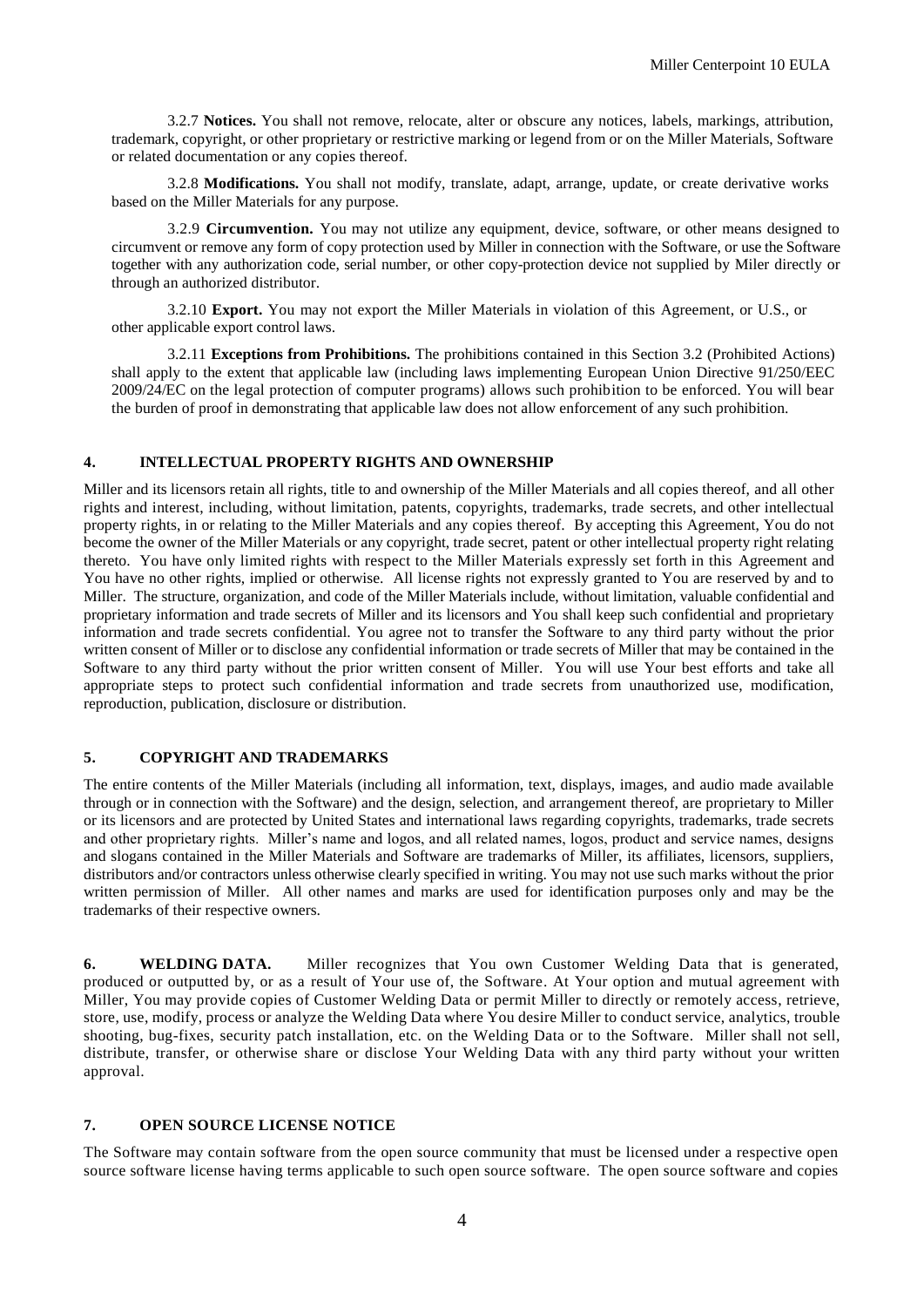of corresponding open source licenses are identified and referenced in the Software materials provided to You by Miller and can be found online at https://www.millerwelds.com/cp10software. Open source software is not subject to the terms and conditions of this Agreement. Instead, each item of open source software is licensed under the terms of a corresponding open source license. Nothing in this Agreement limits your rights under, or grants you rights that supersede, the terms of any an applicable open source software license. Where there is a conflict between any term of this Agreement and any term of an applicable open source software license, the terms of the open source software license shall control and supersede the terms of this Agreement.

# **8. LIMITED WARRANTY, REMEDY AND DISCLAIMER**

**Limited Warranty.** Miller agrees to abide by any written warranty terms, conditions and obligations set out in a commercial services or support agreement agreed to between You and Miller.

8.2 **Disclaimer.** EXCEPT FOR THE EXPRESS LIMITED WARRANTY PROVIDED IN SECTION 8.1 HEREOF, MILLER AND ITS LICENSORS MAKE NO WARRANTIES, EXPRESS OR IMPLIED WITH RESPECT TO THE MILLER MATERIALS OR SOFTWARE. ANY STATEMENTS OR REPRESENTATIONS ABOUT THE MILLER MATERIALS OR SOFTWARE AND ITS FUNCTIONALITY IN THE USER DOCUMENTATION OR ANY COMMUNICATION WITH YOU CONSTITUTE TECHNICAL INFORMATION AND NOT AN EXPRESS WARRANTY OR GUARANTEE. EXCEPT AS EXPRESSLY PROVIDED FOR IN THIS AGREEMENT, MILLER AND ITS LICENSORS SPECIFICALLY DISCLAIM ANY OTHER WARRANTY INCLUDING, WITHOUT LIMITATION, THE IMPLIED WARRANTIES OF MERCHANTABILITY, FITNESS FOR A PARTICULAR PURPOSE, NONINFRINGEMENT, LACK OF VIRUSES, ACCURACY OR COMPLETENESS OF RESPONSES, RESULTS, WORKMANLIKE EFFORT AND LACK OF NEGLIGENCE. WITHOUT LIMITING THE FOREGOING, MILLER DOES NOT WARRANT THAT THE OPERATION OF THE MILLER MATERIALS OR SOFTWARE WILL BE UNINTERRUPTED OR ERROR FREE. ALSO, EXCEPT FOR THE EXPRESS LIMITED WARRANTY AND REMEDY PROVIDED IN SECTION 8., THE ENTIRE RISK ARISING OUT OF USE OR PERFORMANCE OF THE MILLER MATERIALS OR SOFTWARE AND ANY SUPPORT SERVICES REMAINS WITH YOU.

## **9. EXCLUSON OF CERTAIN DAMAGES AND LIMITATION OF LIABILITY**

9.1. **EXCLUSION OF INCIDENTAL, CONSEQUENTIAL AND CERTAIN OTHER DAMAGES.** IN NO EVENT SHALL MILLER OR ITS LICENSORS HAVE ANY LIABILITY FOR ANY INCIDENTAL, SPECIAL, INDIRECT, OR CONSEQUENTIAL DAMAGES WHATSOEVER (INCLUDING, BUT NOT LIMITED TO, DAMAGES FOR LOSS OF PROFITS OR CONFIDENTIAL OR OTHER INFORMATION, FOR BUSINESS INTERRUPTION, FOR PERSONAL INJURY, FOR LOSS OF PRIVACY, FOR FAILURE TO MEET ANY DUTY INCLUDING OF GOOD FAITH OR OF REASONABLE CARE, FOR NEGLIGENCE, AND FOR ANY OTHER PECUNIARY OR OTHER LOSS WHATSOEVER) ARISING OUT OF OR IN ANY WAY RELATED TO THE USE OF OR INABILITY TO USE THE MILLER MATERIALS OR SOFTWARE, THE PROVISION OF OR FAILURE TO PROVIDE SUPPORT SERVICES, OR OTHERWISE UNDER OR IN CONNECTION WITH ANY PROVISION OF THIS AGREEEMENT, EVEN IN THE EVENT OF THE FAULT, TORT (INCLUDING NEGLIGENCE), STRICT LIABILITY, BREACH OF CONTRACT OR BREACH OF WARRANTY OF MILLER OR ANY SUPPLIER, AND EVEN IF MILLER OR ANY SUPPLIER HAS BEEN ADVISED OF THE POSSIBILITY OF SUCH DAMAGES.

9.2 **LIMITATION OF LIABILITY AND REMEDIES.** NOTWITHSTANDING ANY DAMAGES THAT YOU MIGHT INCUR FOR ANY REASON WHATSOEVER (INCLUDING, WITHOUT LIMITATION, ALL DAMAGES REFERENCED ABOVE AND ALL DAMAGES ARISING OUT OF OR IN CONNECTION WITH THE MILLER MATERIALS OR SOFTWARE, USER DOCUMENTATION, OR THIS AGREEMENT), THE ENTIRE LIABILITY OF MILLER AND ANY OF ITS LICENSORS UNDER ANY PROVISION OF THIS AGREEMENT AND YOUR EXCLUSIVE REMEDY FOR ALL OF THE FOREGOING SHALL BE LIMITED TO THE AMOUNT ACTUALLY PAID BY YOU FOR THE SOFTWARE. THE LIMITATION OF LIABILITY IN THIS SECTION 9 SHALL APPLY TO THE MAXIMUM EXTENT PERMITTED BY APPLICABLE LAW TO ANY DAMAGES, HOWEVER CAUSED AND REGARDLESS OF THE THEORY OF LIABILITY, WHETHER DERIVED FROM CONTRACT, TORT OR OTHERWISE (INCLUDING, BUT NOT LIMITED TO, NEGLIGENCE) OR OTHERWISE, EVEN IF MILLER HAS BEEN ADVISED OF THE POSSIBILITY OF SUCH DAMAGES AND REGARDLESS OF WHETHER THE LIMITED REMEDIES AVAILABLE HEREUNDER FAIL OF THEIR ESSENTIAL PURPOSE.

9.3 **EXCLUSION FOR LOSS OR THEFT OF SOFTWARE.** MILLER SHALL HAVE NO RESPONSIBILITY OR LIABILITY WHATSOEVER ARISING FROM LOSS OR THEFT OF THE MILLER MATERIALS, SOFTWARE OR THE MEDIA ON WHICH THE SOFTWARE IS FURNISHED TO YOU. MILLER SHALL NOT BE OBLIGATED TO REPLACE ANY LOST OR STOLEN MILLER MATERIALS OR SOFTWARE OR SOFTWARE MEDIA. YOU ARE SOLELY RESPONSIBLE FOR SAFEGUARDING THE MILLER MATERIALS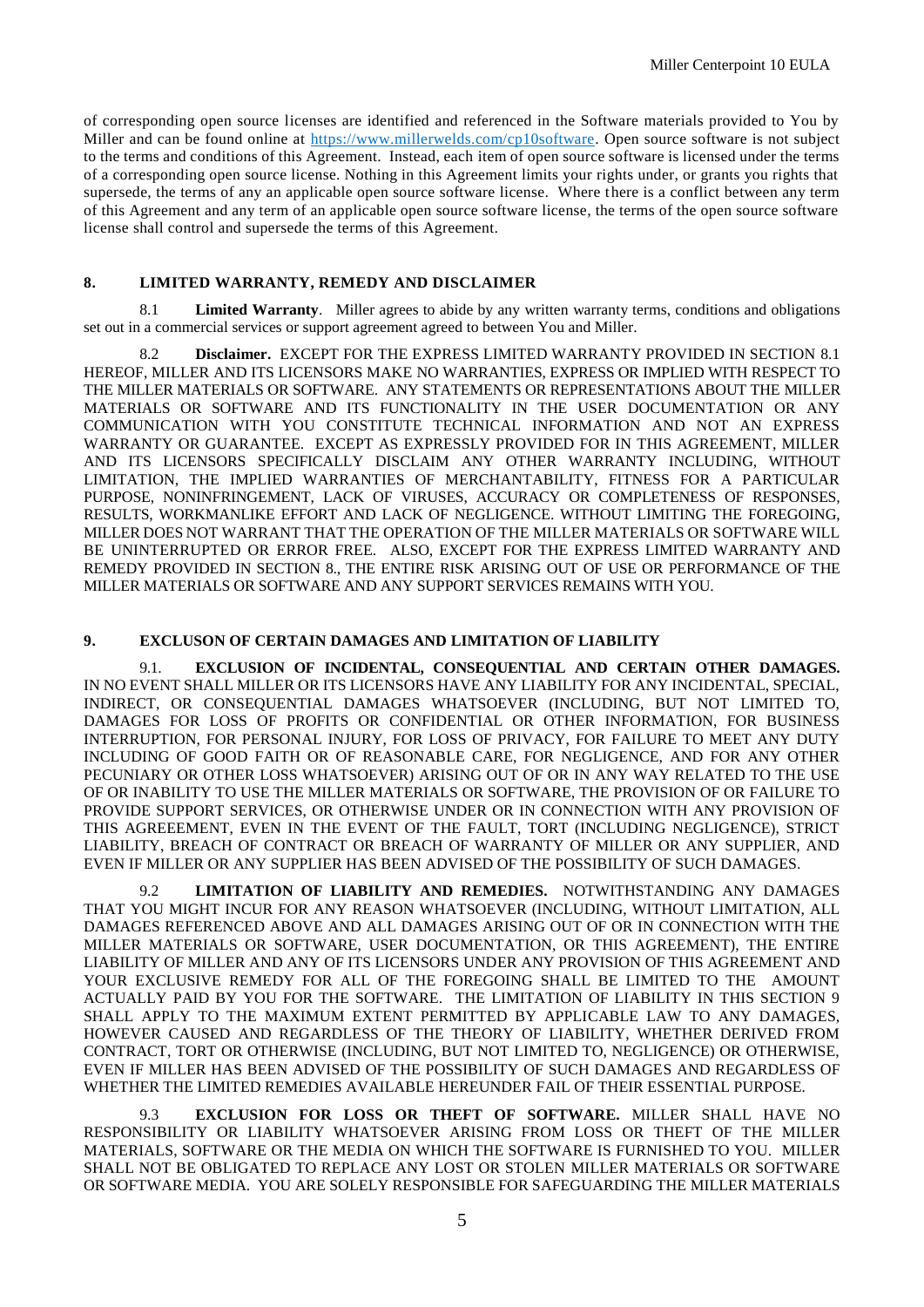OR SOFTWARE AND THE MEDIA ON WHICH THE SOFTWARE IS FURNISHED AND FOR BACKING UP ANY DATA.

### **10. CUSTOMER INDEMNIFICATION**

You agree to indemnify and hold harmless Miller and its partners, affiliates, directors, officers, subsidiaries, employees, agents, suppliers, distributors, third party information providers, licensors, licensees, distributors, contractors, from and against any and all liabilities, expenses, damages and costs, including reasonable attorneys' fees and other legal expenses, arising from any violation by You of this Agreement or Your use of the Software or Miller Materials.

## **11. U.S. GOVERNMENT RESTRICTED RIGHTS**

All Software provided to the U.S. Government pursuant to solicitations issued on or after December 1, 1995 is provided with the commercial license rights and restrictions described in this section and elsewhere in this Agreement. All Software provided to the U.S. Government pursuant to solicitations issued prior to December 1, 1995 is provided with "Restricted Rights" as provided for in FAR, 48 CFR 52.227-14 (JUNE 1987) or DFAR, 48 CFR 252.227-7013 (OCT 1988), as applicable. The terms and conditions of this Agreement shall apply and pertain to the U.S. Government's use and disclosure of the Software or Miller Materials, and shall supersede any conflicting contractual U.S. Government terms or conditions. If this license fails to meet the U.S. Government's needs or is inconsistent in any respect with any applicable Federal law or regulations, the Government agrees to return the Software or Miller Materials, unused, to the seller. If a government agency has a need for rights not granted under these terms, it must negotiate with Miller to determine if there are acceptable terms for granting those rights, and a mutually acceptable written addendum specifically granting those rights must be included in any applicable agreement.

# **12. EXPORT RESTRICTIONS.**

You acknowledge that the Software is subject to U.S. export jurisdiction. You agree to comply with all applicable international and national laws that apply to the Software, including the U.S. Export Administration Regulations, as well as end-user, end-use and country destination restrictions issued by U.S. and other governments. You shall not permit the import, re-import, export or re-export of the Miller Materials or Software by any person or entity (including without limitation any affiliate), nor permit access to or use of the Miller Materials or Software by any person or entity (including without limitation any affiliate) or in any location, in violation of any applicable export law, order, sanction or regulation, or any U.S. or U.N. embargo, nor take or permit any such action for which an export license or other governmental approval is required. In addition, the Miller Materials or Software may not be sold, leased or otherwise transferred to, or utilized by, an end-user engaged in activities related to weapons of mass destruction, including but not necessarily limited to, activities related to the design, development, production or use of nuclear materials, nuclear facilities, or nuclear weapons, missiles or support of missile projects, or chemical or biological weapons. By downloading or using the Miller Materials or Software You are certifying that You are not a national of Syria, Cuba, Iran, North Korea or any country Embargoed and Sanctioned by the United States and that You are not a person on the Table of Denial Orders, the Entity List, or the List of Specially Designated Nationals or other applicable government watch or denial list.

### **13. GENERAL**

13.1 **No Assignment; Insolvency.** You shall not assign this Agreement or any rights hereunder (whether by purchase of stock or assets, merger, change of control, operation of law, or otherwise) and any purported assignment by You shall be void and grounds for termination of the Agreement and license. Further, the Agreement and the license granted hereunder shall immediately terminate without further notice or action by Miller if You become bankrupt or insolvent, make an arrangement with Your creditors, or go into liquidation.

13.2 **Choice of Law.** This Agreement and any disputes arising out of or in connection with this Agreement shall be governed by the laws of the State of Wisconsin, U.S.A., without reference to conflict-of-laws principles and excluding the UN Convention on Contracts for the International Sale of Goods. If this Software was acquired outside the United States, then local law may apply. To the extent allowed by law, exclusive jurisdiction over any cause of action arising out of this Agreement or Your use of the Software shall be in the state or federal courts located in the State of Wisconsin. You agree to submit to the jurisdiction of such courts.

13.3 **Entire Agreement.** This Agreement and the applicable User Documentation constitute the entire Agreement between You and Miller and supersede any other previous or contemporaneous communications, Agreements, representations, warranties or advertising with respect to the Software, Miller Materials and User Documentation. Any